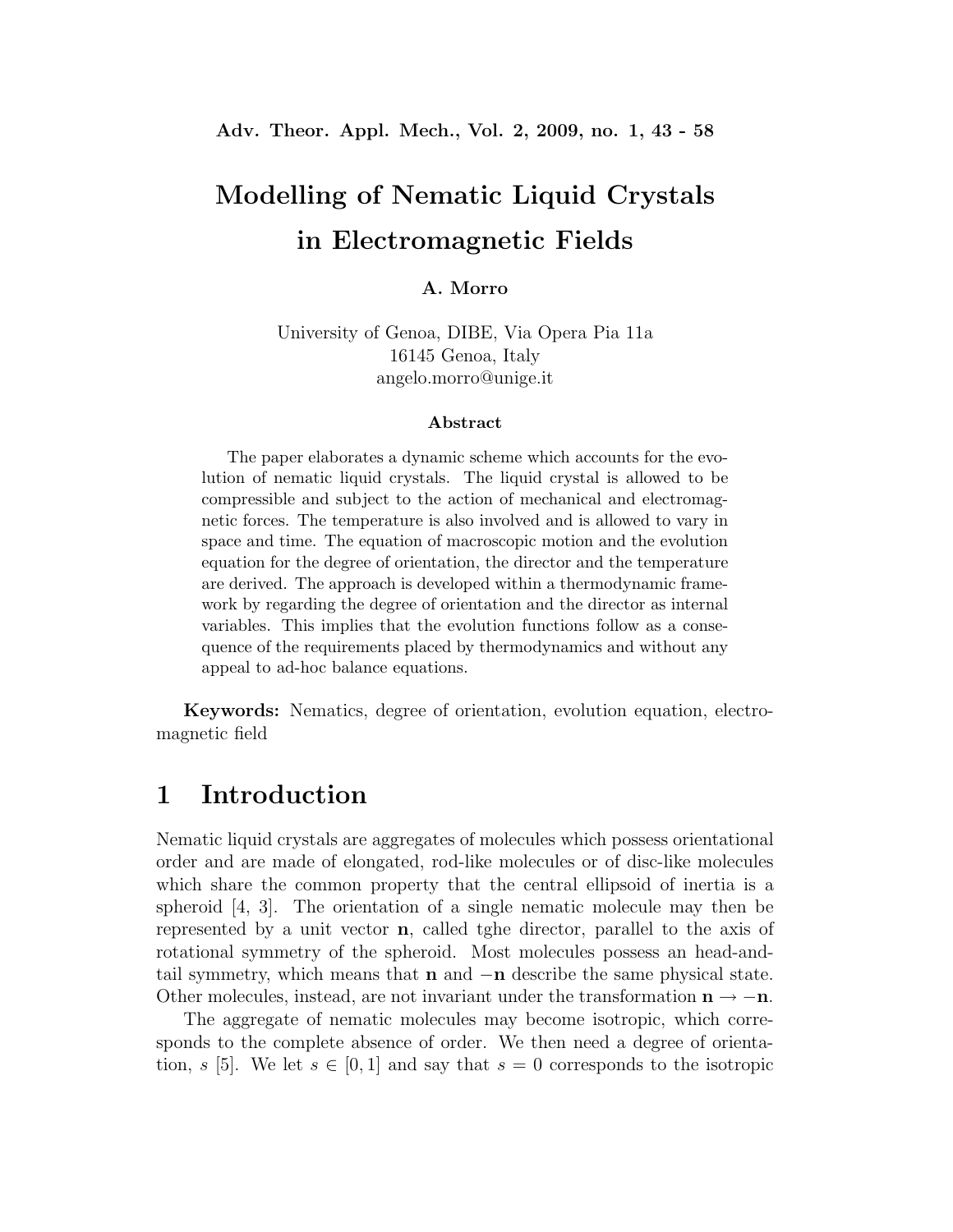configuration,  $s = 1$  to the nematic configuration, where all molecules have the same orientation.

The purpose of this paper is to elaborate a dynamic scheme accounting for the evolution of the nematic liquid, which is allowed to be compressible, under the action of mechanical and electromagnetic forces. The temperature  $\theta$  is also involved and the objective is to determine the equation of macroscopic motion and the evolution equation for  $s, n, \theta$ . This purpose is realized by means of a systematic thermodynamic framework where s, **n** and the time derivative of **n** are regarded as internal variables. This implies that the evolution functions follow as a consequence of the requirements placed by thermodynamics. The head-and-tail symmetry is modelled by the dependence on **n** through the dyadic product  $\mathbf{n} \otimes \mathbf{n}$ . The absence of symmetry is accounted by a direct dependence on **n**. Both schemes are established and the main consequences are derived. A brief analysis is also given of the generalizations and differences relative to relevant papers on the dynamics of nematic liquid crystals.

## **2 Electromagnetism and balance equations**

#### **2.1 Maxwell's equations in media**

Let  $\Omega \subseteq \mathbb{R}^3$  be the (possibly time-dependent) region occupied by the body. The fields considered throughout have  $\Omega \times \mathbb{R}$  as their common space-time domain.

Let **E** be the electric field, **B** the magnetic induction, **D** the electric displacement and **H** the magnetic field. Also, let  $\rho$  be the charge density, **J** the electric current density, **v** the velocity field. The magnetization **M** and the polarization **P** are defined by

$$
\mathbf{D} = \epsilon_0 \mathbf{E} + \mathbf{P}, \qquad \mathbf{B} = \mu_0 (\mathbf{H} + \mathbf{M}).
$$

Under Galilean transformations **P** is invariant as well as the Lorentz magnetization  $\mathcal{M} = M + v \times P$ . Further,  $\mathcal{J} = J - \rho v$ ,  $\mathcal{H} = H - v \times D$ ,  $\mathcal{E} = E + v \times B$ are invariant.

The superposed dot denotes the material time derivative and  $\nabla$  is the gradient operator. Hence, for any vector field **w** on  $\Omega \times \mathbb{R}$ , we have

$$
\dot{\mathbf{w}} = \partial_t \mathbf{w} + (\mathbf{v} \cdot \nabla) \mathbf{w}.
$$

We denote by  $\mathbf{\dot{w}}$  the flux derivative (or convected time derivative) of **w**,

$$
\dot{\mathbf{w}} = \dot{\mathbf{w}} + \mathbf{w} \nabla \cdot \mathbf{v} - (\mathbf{w} \cdot \nabla) \mathbf{v}.
$$
 (2.1)

Maxwell's equations can then be written in the form

$$
\nabla \times \mathcal{E} = -\stackrel{*}{\mathbf{B}}, \qquad \nabla \times \mathcal{H} = \stackrel{*}{\mathbf{D}} + \mathcal{J}, \tag{2.2}
$$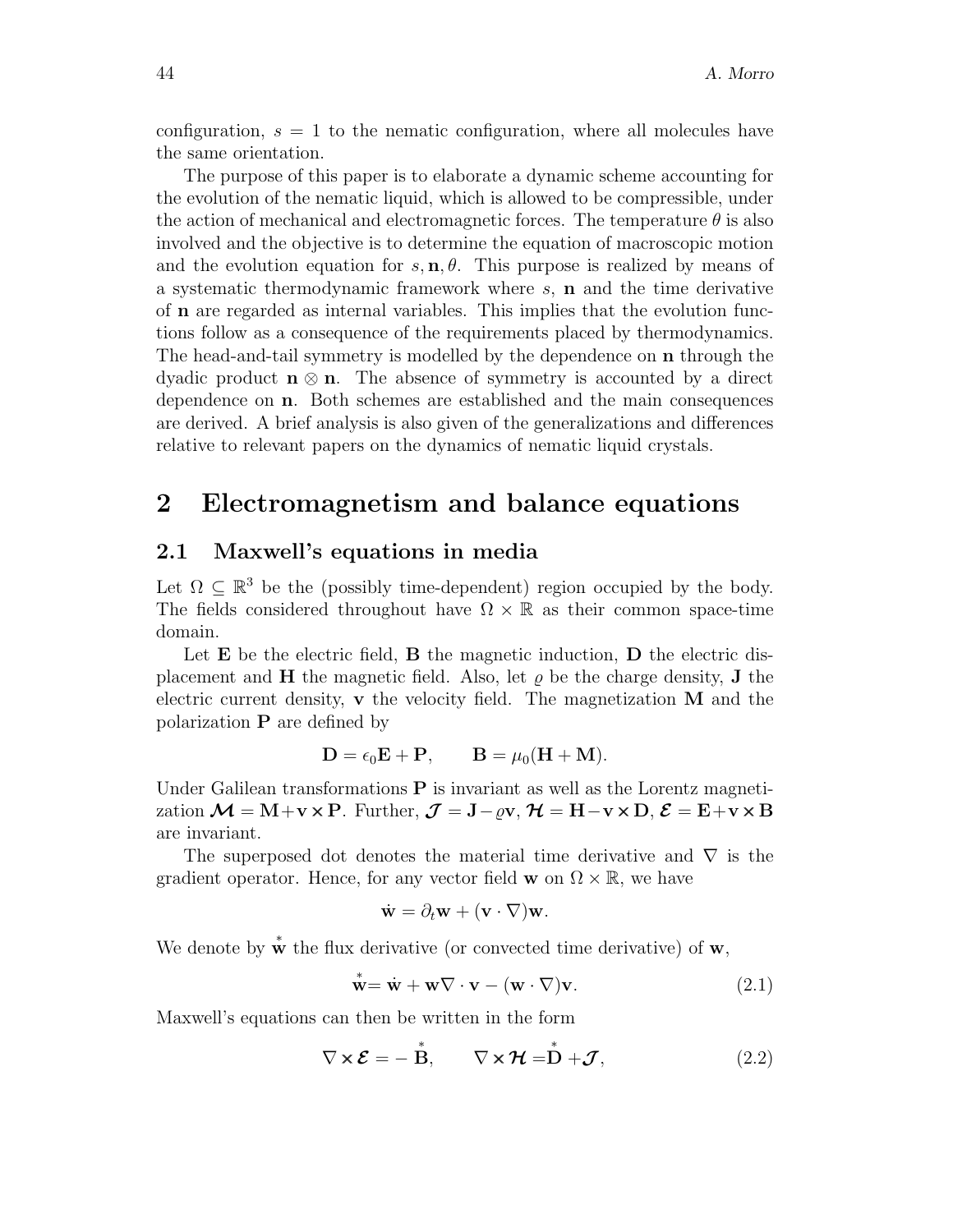$$
\nabla \cdot \mathbf{B} = 0, \qquad \nabla \cdot \mathbf{D} = \varrho. \tag{2.3}
$$

The continuity condition for charge takes the form

$$
\partial_t \varrho + \nabla \cdot \mathcal{J} = 0. \tag{2.4}
$$

For later convenience, we consider the Poynting vector  $\mathcal{E} \times \mathcal{H}$  and say that, by means of  $(2.2)$ , we have

$$
\nabla \cdot (\mathcal{E} \times \mathcal{H}) = -\mathcal{H} \cdot \overset{*}{\mathbf{B}} - \mathcal{E} \cdot \overset{*}{\mathbf{D}} - \mathcal{E} \cdot \mathcal{J}.
$$
 (2.5)

#### **2.2 Balance equations**

The liquid crystal is allowed to be compressible. The mass density  $\rho$  and the velocity **v** satisfy the continuity equation

$$
\dot{\rho} + \rho \nabla \cdot \mathbf{v} = 0,\tag{2.6}
$$

at any posizion  $\mathbf{x} \in \Omega$  and time  $t \in \mathbb{R}$ . Let **L** be the velocity gradient, in components  $L_{ij} = \frac{\partial v_i}{\partial x_j}$ ,  $i, j = 1, 2, 3$ . Substitution of  $\nabla \cdot \mathbf{v}$  from (2.6) in  $(2.1)$  gives

$$
\stackrel{*}{\mathbf{w}} = \rho \stackrel{\cdot}{\mathbf{w}/\rho} - \mathbf{L}\mathbf{w}.\tag{2.7}
$$

Let **T** denote the stress tensor and **b** the body force (per unit volume). Both **T** and **b** may account also for electromagnetic effects. For instance, **b** comprises the Lorentz force  $\rho \mathcal{E} = \rho (E + v \times B)$ . The balance of linear momentum is written in the form

$$
\rho \dot{\mathbf{v}} = \nabla \cdot \mathbf{T} + \mathbf{b}.\tag{2.8}
$$

Owing to the internal structure and the occurrence of electromagnetic fields we let **T** be non-symmetric.

The internal energy density (per unit mass), e, is allowed to include rotational kinetic energy associated with the motion of **n**. Denote by **q** the heat flux vector and by r the heat supply (per unit volume). For any region  $\mathcal{P} \subset \Omega$ , moving with the body, we express the balance of energy in the form

$$
\frac{d}{dt} \int_{\mathcal{P}} \rho(e + \frac{1}{2} \mathbf{v}^2) dv = \int_{\partial \mathcal{P}} (\mathbf{v} \mathbf{T} - \mathcal{E} \times \mathcal{H} - \mathbf{q}) \cdot \mathcal{V} da + \int_{\mathcal{P}} (\mathbf{b} \cdot \mathbf{v} + r) dv.
$$

Because of  $(2.8)$  and of the arbitrariness of  $P$  we find the differential form of the energy balance as

$$
\rho \dot{e} = \mathbf{T} \cdot \mathbf{L} - \nabla \cdot (\mathcal{E} \times \mathcal{H} + \mathbf{q}) + r. \tag{2.9}
$$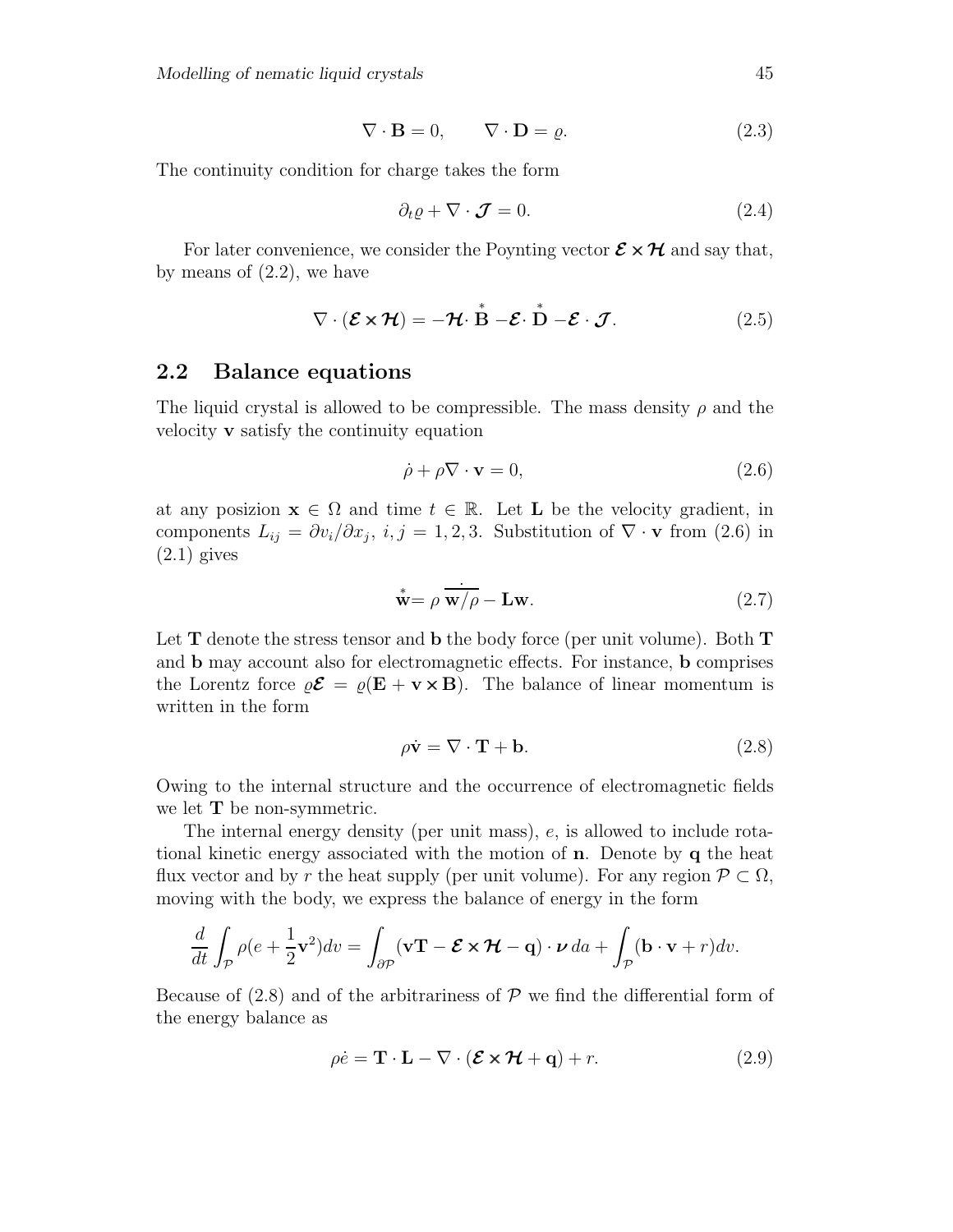Replacing  $\nabla \cdot \mathcal{E} \times \mathcal{H}$  from (2.5) and applying (2.7) to **B** and **D** allow (2.9) to be written

$$
\rho \dot{e} = \mathbf{T} \cdot \mathbf{L} - \nabla \cdot \mathbf{q} + r + \rho \mathcal{H} \cdot \overline{\mathbf{B}/\rho} + \rho \mathcal{E} \cdot \overline{\mathbf{D}/\rho} - (\mathcal{H} \otimes \mathbf{B} + \mathcal{E} \otimes \mathbf{D}) \cdot \mathbf{L} + \mathcal{E} \cdot \mathcal{J}.
$$
\n(2.10)

Let  $\eta$  be the entropy density and  $\theta$  the absolute temperature. The entropy flux need not equal  $q/\theta$ . Hence we write the entropy inequality as

$$
\rho \dot{\eta} \ge \frac{r}{\theta} - \nabla \cdot (\mathbf{k} + \mathbf{q}/\theta) \tag{2.11}
$$

so that **k** can be viewed as the extra-entropy flux.

**Statement of the second law.** *The inequality (2.11) has to hold for any set of functions compatible with the Maxwell equations (2.2)-(2.3), the continuity equation for charge (2.4) and the balance equations (2.6), (2.8), (2.10).*

Substitution of  $r - \nabla \cdot \mathbf{q}$  from (2.10) provides

$$
\rho(\dot{e}-\theta\dot{\eta})-\rho \boldsymbol{\mathcal{H}}\cdot\overline{\mathbf{B}/\rho}-\rho \boldsymbol{\mathcal{E}}\cdot\overline{\mathbf{D}/\rho}
$$

$$
-(\mathbf{T}-\boldsymbol{\mathcal{H}}\otimes \mathbf{B}-\boldsymbol{\mathcal{E}}\otimes \mathbf{D})\cdot \mathbf{L}-\boldsymbol{\mathcal{E}}\cdot \boldsymbol{\mathcal{J}}+\frac{1}{\theta}\mathbf{q}\cdot \nabla \theta-\theta \nabla \cdot \mathbf{k}\leq 0.
$$

Hence, by means of the free enthalpy density  $\zeta$ , defined by

$$
\rho \zeta = \rho e - \rho \theta \eta - \mathcal{H} \cdot \mathbf{B} - \mathcal{E} \cdot \mathbf{D},
$$

we obtain

$$
-\rho(\dot{\zeta} + \eta\dot{\theta}) - \mathbf{B} \cdot \dot{\mathcal{H}} - \mathbf{D} \cdot \dot{\mathcal{E}}
$$

$$
+(\mathbf{T}-\mathcal{H}\otimes \mathbf{B}-\mathcal{E}\otimes \mathbf{D})\cdot\mathbf{L}+\mathcal{E}\cdot\mathcal{J}-\frac{1}{\theta}\mathbf{q}\cdot\nabla\theta+\theta\nabla\cdot\mathbf{k}\geq 0. \qquad (2.12)
$$

Some comments are in order. The literature shows various forms of balance laws in electromagnetic deformable media (see, e.g., [6] and refs therein). The present scheme is akin to that of [10] except for the linear momentum density which here is taken in the classical form ρ**v** while [10] replaces **v** with an undetermined function **g**. Ericksen's theory [5] assumes that the fluid is incompressible, in which case  $\rho$  is constant and  $\nabla \cdot \mathbf{v} = 0$ .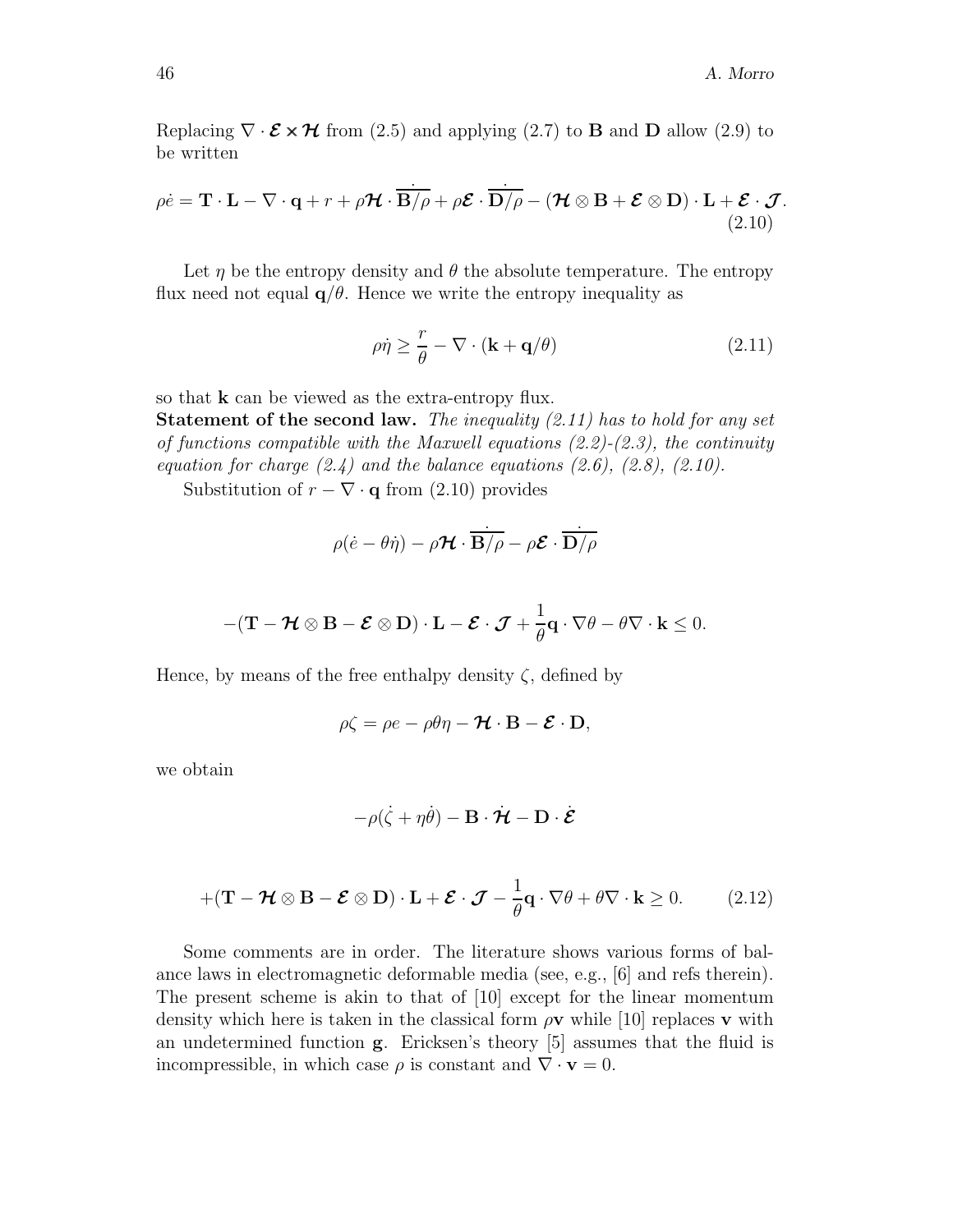## **3 Constitutive equations**

Let  $\zeta$ ,  $\eta$ , **B**, **D**,  $\mathcal{J}$ , **q**, **k** and  $\dot{s}$ ,  $\ddot{\textbf{N}}$  be given by (constitutive) functions of the set of variables

$$
\Gamma_0 = (\theta, \rho, \mathcal{E}, \mathcal{H}, s, \mathbf{N}, \nabla \theta, \nabla s, \nabla \mathbf{N}, \dot{\mathbf{N}}).
$$

The dependence on  $\tilde{N}$  is motivated by the fact that e, and hence possibly  $\zeta$  and  $\eta$ , is allowed to include rotational kinetic energy associated with the motion of **n**. The vector quantities  $\mathcal{J}, \mathbf{q}, \mathbf{k}$  and the time derivatives  $\dot{s}, \mathbf{N}$  are allowed to depend also on the higher-order gradients  $\nabla \nabla \theta$ ,  $\nabla \nabla s$ ,  $\nabla \nabla \mathbf{N}$  and let

$$
\Gamma = (\theta, \rho, \mathcal{E}, \mathcal{H}, s, \mathbf{N}, \nabla \theta, \nabla \rho, \nabla s, \nabla \mathbf{N}, \dot{\mathbf{N}}, \mathbf{L}, \nabla \nabla \theta, \nabla \nabla s, \nabla \nabla \mathbf{N}, \nabla \dot{\mathbf{N}}).
$$

We denote by  $S$  and  $N$  the constitutive functions for  $\dot{s}$  and  $\ddot{N}$ , namely

$$
\dot{s} = \mathcal{S}(\Gamma), \qquad \ddot{\mathbf{N}} = \mathcal{N}(\Gamma).
$$

No restriction is placed on the constitutive functions  $\mathbf{B}, \mathbf{D}, \mathbf{J}$  by (2.2)-(2.3) and (2.4). Such equations hold for any functions **B**, **D**,  $\mathcal{J}$  by letting  $\nabla \mathcal{E}, \nabla \mathcal{H}$ and  $\rho$  satisfy them. Also the balance of energy (2.10) holds for any value of e<sup> $\dot{e}$ </sup> by simply letting r be appropriate. As a consequence, we can say that  $\Gamma$ and  $\dot{\theta}$ ,  $\dot{\mathcal{E}}$ ,  $\dot{\mathcal{H}}$ ,  $\nabla \dot{\theta}$  can be chosen arbitrarily and meanwhile the balance equations hold.

Upon application of the chain rule to  $\zeta(\Gamma_0)$  and use of (2.6), (2.12) can be written

$$
\rho(\zeta_{\theta} + \eta)\dot{\theta} + (\rho\zeta_{\mathcal{E}} + \mathbf{D}) \cdot \dot{\mathcal{E}} + (\rho\zeta_{\mathcal{H}} + \mathbf{B}) \cdot \dot{\mathcal{H}} + \rho\zeta_{s}\mathcal{S} + \zeta_{N} \cdot \dot{N} + \rho\zeta_{\nabla\theta} \cdot \overline{\nabla\theta} \n+ \rho\zeta_{\nabla s} \cdot \overline{\nabla s} + \rho\zeta_{\nabla N} \cdot \overline{\nabla N} + \rho\zeta_{N} \cdot \mathcal{N} - (\mathbf{T} + \rho^{2}\zeta_{\rho}\mathbf{1} - \mathcal{H} \otimes \mathbf{B} - \mathcal{E} \otimes \mathbf{D}) \cdot \mathbf{L} \n- \mathcal{J} \cdot \mathcal{E} + \frac{1}{\theta}\mathbf{q} \cdot \nabla\theta - \theta\nabla \cdot \mathbf{k} \leq 0.
$$
\n(3.1)

The arbitrariness of  $\dot{\theta}$ ,  $\dot{\mathcal{E}}$ ,  $\dot{\mathcal{H}}$ ,  $\dot{\overline{\nabla}\theta}$  implies that (3.1) holds only if

$$
\eta = -\zeta_{\theta}, \qquad \mathbf{D} = -\rho \zeta_{\mathbf{E}}, \qquad \mathbf{B} = -\rho \zeta_{\mathbf{H}}, \qquad \zeta_{\nabla \theta} = 0. \tag{3.2}
$$

For any scalar or tensor quantity  $\phi$  we have

$$
\dot{\overline{\nabla}\phi} = \nabla \dot{\phi} - \mathbf{L}^T \nabla \phi.
$$

Hence

$$
\zeta_{\nabla s} \cdot \overline{\nabla s} = \nabla \cdot (\zeta_{\nabla s} \dot{s}) - \dot{s} \nabla \cdot \zeta_{\nabla s} - (\nabla s \otimes \zeta_{\nabla s}) \cdot \mathbf{L},
$$
  

$$
\zeta_{\nabla \mathbf{N}} \cdot \overline{\nabla \mathbf{N}} = \nabla \cdot (\zeta_{\nabla \mathbf{N}} \dot{\mathbf{N}}) - \dot{\mathbf{N}} \nabla \cdot \zeta_{\nabla \mathbf{N}} - \boldsymbol{\Xi} \cdot \mathbf{L},
$$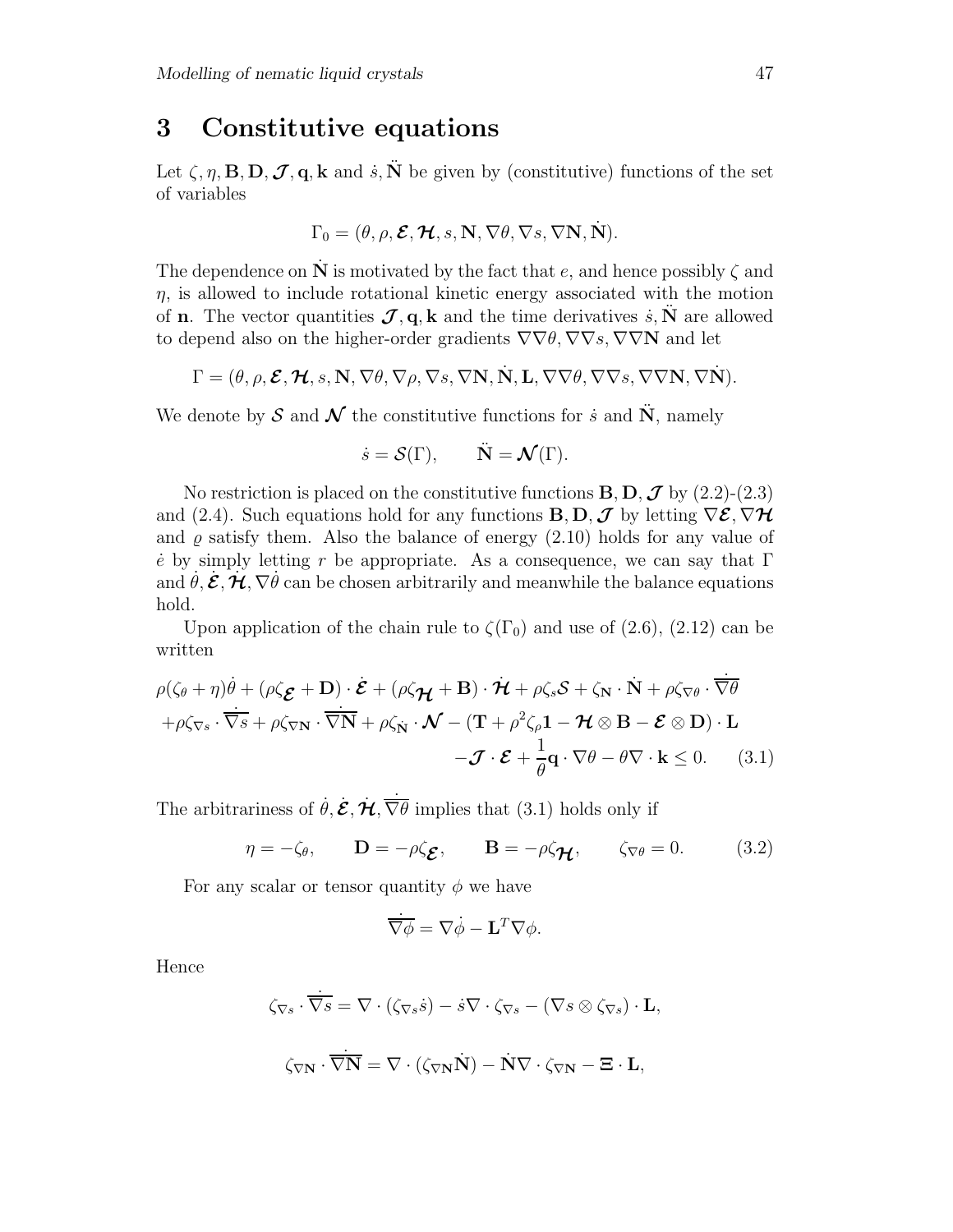where  $\Xi$  is a second-order tensor which in components has the form  $\Xi_{hk}$  =  $N_{ij,h} \zeta_{N_{ij,k}}$ . Let

$$
\boldsymbol{\mathcal{T}} := \mathbf{T} + \rho^2 \zeta_{\rho} \mathbf{1} - \boldsymbol{\mathcal{H}} \otimes \mathbf{B} - \boldsymbol{\mathcal{E}} \otimes \mathbf{D} + \nabla s \otimes \zeta_{\nabla s} + \boldsymbol{\Xi}.
$$

Upon some rearrangements, (3.1) can be written

$$
(\rho \zeta_s - \nabla \cdot \rho \zeta_{\nabla s}) \mathcal{S} + (\rho \zeta_{\mathbf{N}} - \nabla \cdot \rho \zeta_{\nabla \mathbf{N}}) \cdot \dot{\mathbf{N}} + \rho \zeta_{\mathbf{N}} \cdot \mathcal{N} - \mathcal{T} \cdot \mathbf{L} + \nabla \cdot (\rho \zeta_{\nabla s} \dot{s} + \rho \zeta_{\nabla \mathbf{N}} \dot{\mathbf{N}} - \theta \mathbf{k}) - \mathcal{J} \cdot \mathcal{E} + \frac{1}{\theta} \mathbf{q} \cdot \nabla \theta + \mathbf{k} \cdot \nabla \theta \le 0.
$$
 (3.3)

Also by analogy with similar contexts [7, 8], the linear dependence on the time derivative of the internal variables suggests that we let

$$
\theta \mathbf{k} = \rho \zeta_{\nabla s} s + \rho \zeta_{\nabla \mathbf{N}} \dot{\mathbf{N}}.
$$
 (3.4)

As a consequence we have

$$
(\rho \zeta_s - \nabla \cdot \rho \zeta_{\nabla s}) \mathcal{S} + (\rho \zeta_{\mathbf{N}} - \nabla \cdot \rho \zeta_{\nabla \mathbf{N}}) \cdot \dot{\mathbf{N}} + \mathbf{k} \cdot \nabla \theta
$$
  
=  $(\rho \zeta_s - \theta \nabla \cdot \frac{\rho \zeta_{\nabla s}}{\theta}) \mathcal{S} + (\rho \zeta_{\mathbf{N}} - \theta \nabla \cdot \frac{\rho \zeta_{\nabla \mathbf{N}}}{\theta}) \cdot \dot{\mathbf{N}}.$ 

Hence, letting

$$
\breve{\zeta} = \frac{\rho \zeta}{\theta}, \qquad \delta_s \zeta := \theta(\breve{\zeta}_s - \nabla \cdot \breve{\zeta}_{\nabla s}), \qquad \delta_{\mathbf{N}} \zeta := \theta(\breve{\zeta}_{\mathbf{N}} - \nabla \cdot \breve{\zeta}_{\nabla \mathbf{N}}),
$$

we can write (3.3) in the form

$$
\delta_s \zeta \, \mathcal{S} + \delta_{\mathbf{N}} \zeta \cdot \dot{\mathbf{N}} + \zeta_{\dot{\mathbf{N}}} \cdot \mathcal{N} - \mathcal{T} \cdot \mathbf{L} - \mathcal{J} \cdot \mathcal{E} + \frac{1}{\theta} \mathbf{q} \cdot \nabla \theta \le 0. \tag{3.5}
$$

The inequality (3.5) holds if

$$
\delta_s \zeta \mathcal{S} \le 0,\tag{3.6}
$$

$$
\delta_{\mathbf{N}}\zeta \cdot \dot{\mathbf{N}} + \zeta_{\mathbf{N}} \cdot \mathbf{N} = -\beta \dot{\mathbf{N}}^2,\tag{3.7}
$$

$$
\boldsymbol{\mathcal{T}} \cdot \mathbf{L} + \boldsymbol{\mathcal{J}} \cdot \boldsymbol{\mathcal{E}} - \frac{1}{\theta} \mathbf{q} \cdot \nabla \theta \ge 0.
$$
 (3.8)

We can summarize the results so obtained as follows. **Proposition 1.** *The constitutive functions*  $\zeta$ ,  $\eta$ ,  $\mathbf{B}$ ,  $\mathbf{D}$ ,  $\mathbf{T}$ ,  $\mathbf{J}$ ,  $\mathbf{q}$ ,  $\mathbf{k}$ ,  $\mathcal{S}$ ,  $\mathbf{\mathcal{N}}$  *satisfy the second law of thermodynamics if (3.2), (3.4), (3.6), (3.7) and (3.8) hold.*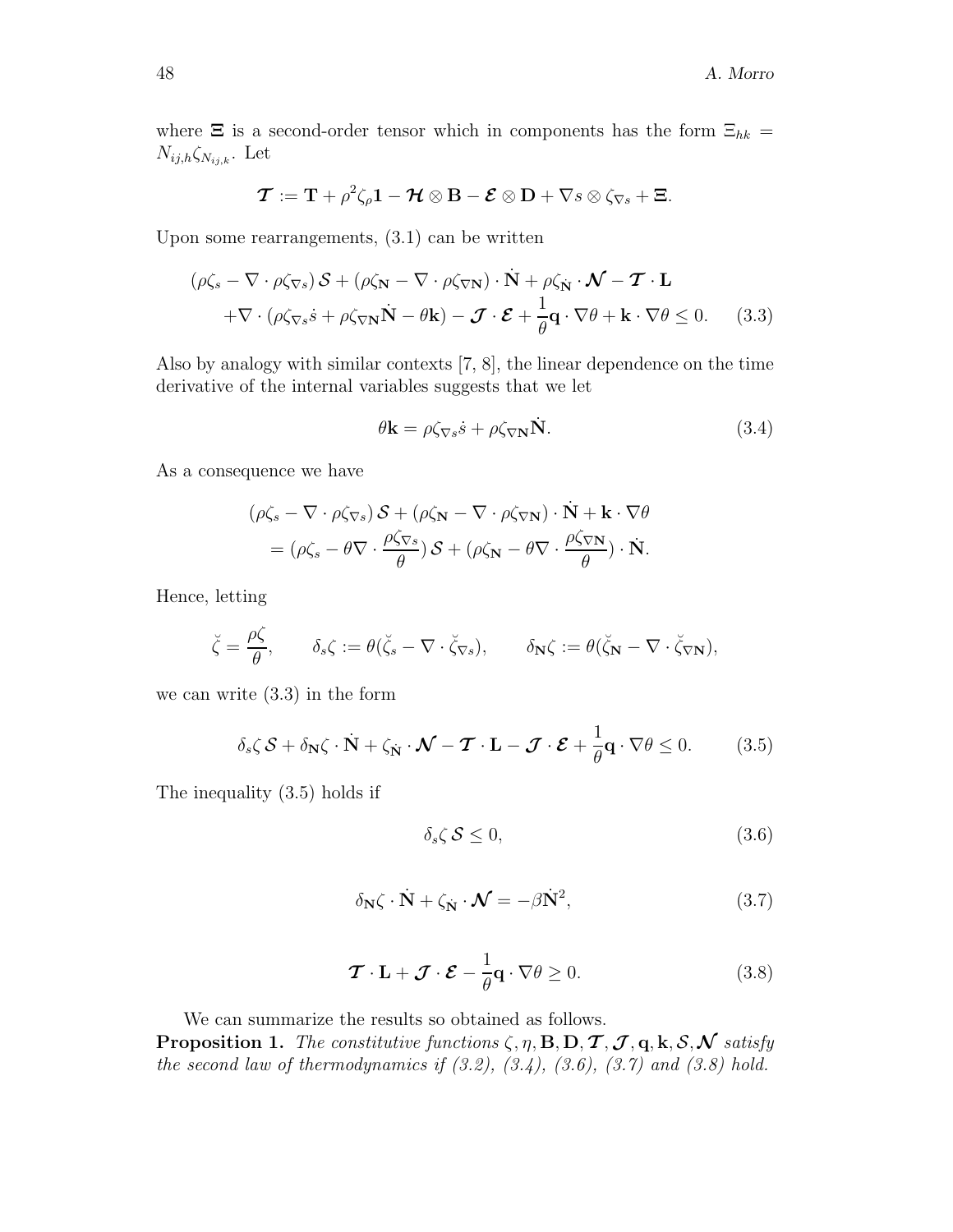## **4 Evolution equations**

We now look for simple constitutive equations which satisfy the thermodynamic restrictions  $(3.6)-(3.8)$ .

### **4.1 Evolution of** s

The inequality (3.6) holds if and only if

$$
\dot{s} = -\alpha(\Gamma)\delta_s\zeta, \qquad \alpha \ge 0. \tag{4.1}
$$

Equation  $(4.1)$  governs the evolution of s. If, e.g.,

$$
\rho \zeta = \rho \tilde{\zeta} + \frac{1}{2} \kappa(\rho, \theta) |\nabla s|^2,
$$

where  $\tilde{\zeta}$  is independent of  $\nabla s$ , then (4.1) becomes

$$
\dot{s} = -\alpha [\rho \tilde{\zeta}_s - \kappa \Delta s - \theta \nabla s \cdot \nabla \frac{\kappa(\rho, \theta)}{\theta}].
$$

#### **4.2 Evolution of N**

To exploit the inequality (3.7) we restrict attention to the case

$$
\rho \zeta = \Phi(\hat{\Gamma}) + \frac{1}{2}\sigma(\hat{\Gamma})\dot{\mathbf{N}}^2, \qquad \sigma > 0,
$$

where  $\hat{\Gamma}$  equals  $\Gamma$  deprived of  $\hat{\mathbf{N}}$ , which amounts to regarding  $\sigma(\hat{\Gamma})\hat{\mathbf{N}}^2/2$  as an additive kinetic energy associated with the time dependence of **N**. Hence we have  $\rho \zeta_N = \sigma \dot{N}$  and (3.7) becomes

$$
(\delta_{\mathbf{N}}\zeta + \sigma \mathcal{N} + \beta \dot{\mathbf{N}}) \cdot \dot{\mathbf{N}} = 0.
$$
 (4.2)

Because

$$
\dot{\mathbf{N}}=\dot{\mathbf{n}}\otimes\mathbf{n}+\mathbf{n}\otimes\dot{\mathbf{n}}
$$

and hence

$$
\dot{\mathbf{N}} = \dot{\mathbf{N}}^T, \quad \text{tr }\dot{\mathbf{N}} = 0, \quad \mathbf{N} \cdot \dot{\mathbf{N}} = 0,
$$

eq. (4.2) holds if and only if

$$
\sigma \ddot{\mathbf{N}} = -\beta \dot{\mathbf{N}} - \delta_{\mathbf{N}} \zeta + \gamma \mathbf{1} + \nu \mathbf{N} + \Omega, \tag{4.3}
$$

where  $\gamma$  and  $\nu$  are arbitrary scalars while  $\Omega$  is a skew-symmetric tensor. We may regard  $\beta, \gamma, \nu$  as functions of  $\hat{\Gamma}$ .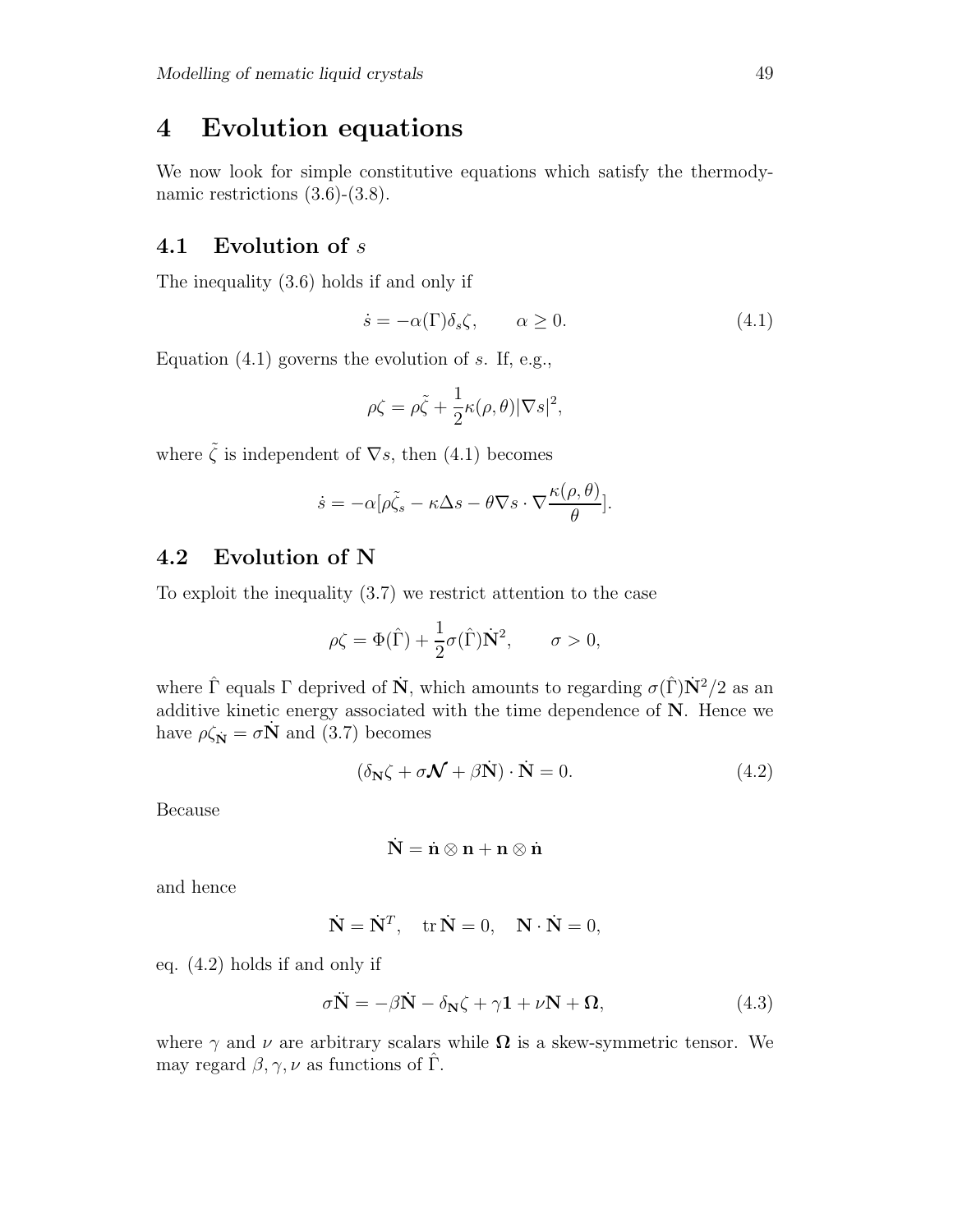Since

$$
\ddot{\mathbf{N}} = \ddot{\mathbf{n}} \otimes \mathbf{n} + 2\dot{\mathbf{n}} \otimes \dot{\mathbf{n}} + \mathbf{n} \otimes \ddot{\mathbf{n}},
$$

it follows that

$$
\operatorname{tr}\ddot{\mathbf{N}} = 2(\ddot{\mathbf{n}}\cdot\mathbf{n} + |\dot{\mathbf{n}}|^2) = 2\dot{\overline{\mathbf{n}}\cdot\dot{\mathbf{n}}} = 0
$$

whereas  $tr N = 1$ . Hence applying the trace operator to (4.3) we obtain

$$
-\mathrm{tr}\,\delta_{{\mathbf N}}\zeta+3\gamma+\nu=0.
$$

In addition, the symmetry of  $\mathbf{N}, \mathbf{N}, \mathbf{N}$  implies that  $\mathbf{\Omega}$  must be zero. As a consequence, we can replace  $\gamma$  in (4.3) to obtain the evolution equation for **N** in the form

$$
\sigma \ddot{\mathbf{N}} = -\beta \dot{\mathbf{N}} - \text{dev}\delta_{\mathbf{N}}\zeta + \nu \text{dev}\mathbf{N}.
$$
 (4.4)

An interesting consequence of (4.4) follows by taking the inner product with  $\dot{\mathbf{N}}$ . Since  $\text{tr} \, \dot{\mathbf{N}} = 0$ , for any tensor **A** 

$$
(\text{dev}\mathbf{A}) \cdot \dot{\mathbf{N}} = \mathbf{A} \cdot \dot{\mathbf{N}}, \qquad (\text{dev}\mathbf{N}) \cdot \dot{\mathbf{N}} = \mathbf{N} \cdot \dot{\mathbf{N}} = 0.
$$

Also,  $\mathbf{\Omega} \cdot \dot{\mathbf{N}} = 0$ . As a consequence the inner product of (4.4) with **N**<sup>i</sup> gives

$$
\frac{1}{2}\sigma \frac{d}{dt}|\dot{\mathbf{N}}|^2 = -\beta|\dot{\mathbf{N}}|^2 - \delta_{\mathbf{N}}\zeta \cdot \dot{\mathbf{N}}.
$$
 (4.5)

As a comment on (4.5), since  $\beta/\sigma \geq 0$ , the (generalized) force  $-\beta \dot{N}$  in (4.4) may be viewed as a friction term which makes  $|\mathbf{N}|^2$  to decay in time. The term  $-\delta_N\zeta \cdot N$  may be viewed as the power of the external fields, accounted by  $\zeta$ , on **N**. In this sense, dev**N** is a force which does no work on **N**.

#### **4.3 Evolution of n**

Applying  $\ddot{\mathbf{N}}$ ,  $\dot{\mathbf{N}}$ , dev**N** to **n** provides

$$
\ddot{\mathbf{N}}\mathbf{n} = \ddot{\mathbf{n}} - |\dot{\mathbf{n}}|^2 \mathbf{n}, \qquad \dot{\mathbf{N}}\mathbf{n} = \dot{\mathbf{n}}, \qquad \text{devN } \mathbf{n} = \frac{2}{3}\mathbf{n}.
$$

Hence applying (4.4) to **n** gives

$$
\sigma(\ddot{\mathbf{n}} - |\dot{\mathbf{n}}|^2 \mathbf{n}) = -\beta \dot{\mathbf{n}} - (\text{dev}\delta_{\mathbf{N}}\zeta)\mathbf{n} + \frac{2\nu}{3}\mathbf{n}.
$$

Since

$$
\mathrm{dev}\delta_{\mathbf{N}}\zeta = \delta_{\mathbf{N}}\zeta - \frac{1}{3}(\mathrm{tr}\,\delta_{\mathbf{N}}\zeta)\mathbf{1} = \delta_{\mathbf{N}}\zeta - (\gamma + \frac{\nu}{3})\mathbf{1}
$$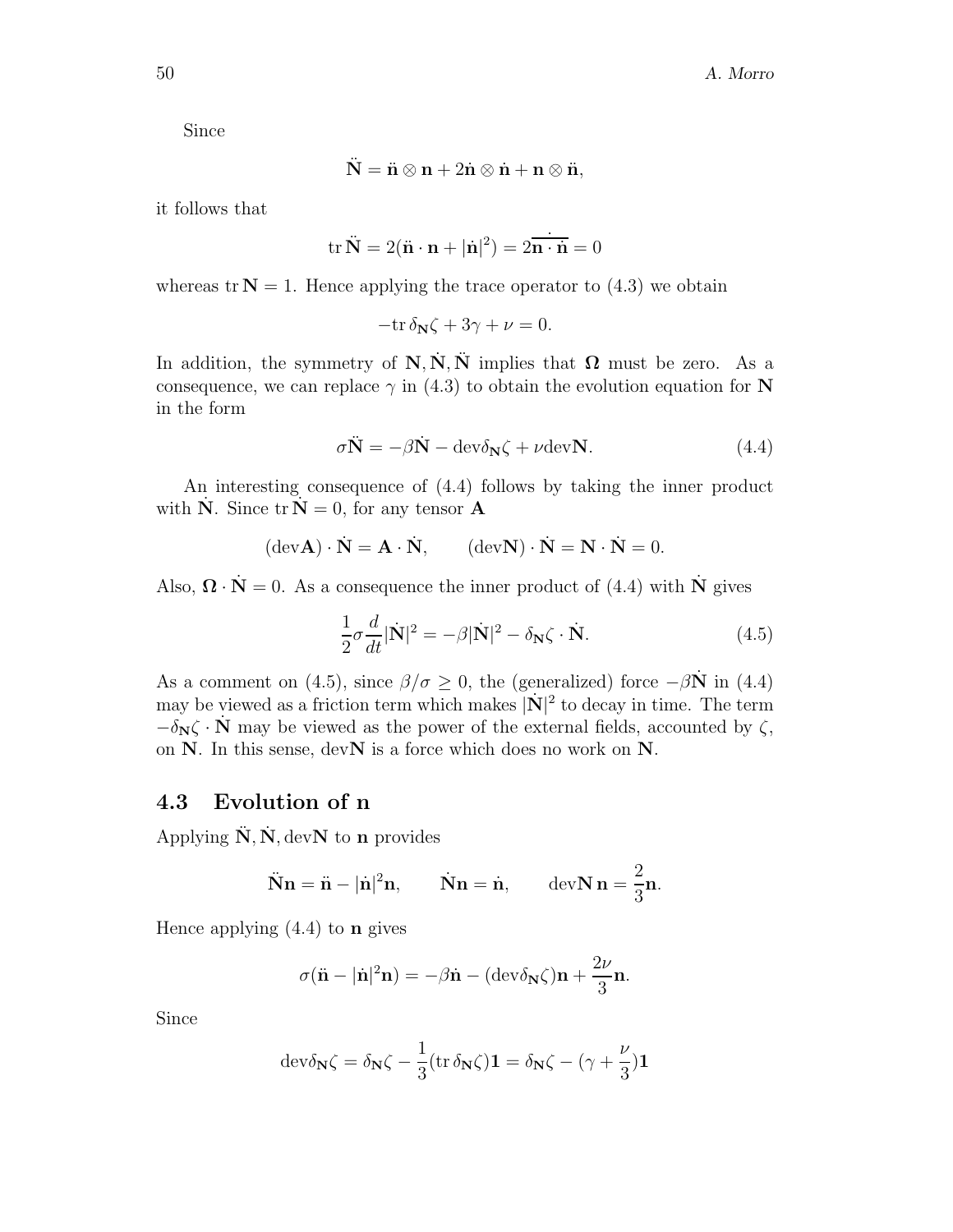we have

$$
\sigma(\ddot{\mathbf{n}} - |\dot{\mathbf{n}}|^2 \mathbf{n}) = -\beta \dot{\mathbf{n}} - (\delta_{\mathbf{N}} \zeta) \mathbf{n} + (\gamma + \nu) \mathbf{n}.
$$
 (4.6)

Due to the simultaneous occurrence of  $\sigma |\dot{\mathbf{n}}|^2 \mathbf{n}$  and  $(\gamma + \nu) \mathbf{n}$ , inner multiply (4.6) by **n** to obtain

$$
-2\sigma |\dot{\mathbf{n}}|^2 = -\mathbf{n} \cdot \delta_{\mathbf{N}} \zeta \mathbf{n} + \gamma + \nu.
$$

Substitution of  $\gamma + \nu$  in (4.6) gives

$$
\sigma(\ddot{\mathbf{n}} + |\dot{\mathbf{n}}|^2 \mathbf{n}) = -\beta \dot{\mathbf{n}} - [\delta_{\mathbf{N}} \zeta - (\mathbf{n} \cdot \delta_{\mathbf{N}} \zeta \mathbf{n}) \mathbf{1}] \mathbf{n}.
$$
 (4.7)

Equation  $(4.7)$  governs the time evolution of **n**. The inner product with **n** provides the evolution of  $|\dot{\mathbf{n}}|^2$ . Hence, inner multiply (4.7) by  $\dot{\mathbf{n}}$  and use the identity

$$
\ddot{\mathbf{n}}\cdot\dot{\mathbf{n}}=\frac{1}{2}\frac{d}{dt}|\dot{\mathbf{n}}|^2
$$

to obtain

$$
\frac{1}{2}\frac{d}{dt}|\dot{\mathbf{n}}|^2 = -\beta|\dot{\mathbf{n}}|^2 - \dot{\mathbf{n}} \cdot \delta_{\mathbf{N}}\zeta \,\mathbf{n}.\tag{4.8}
$$

Quite analogously with (4.5), the  $\beta$ -term results in a decay of  $|\mathbf{n}|^2$  whereas  $-\dot{\mathbf{n}} \cdot \delta_{\mathbf{N}} \zeta$  **n** may be viewed as the appropriate power on **n** due to the fields described by  $\zeta$ .

#### **4.4 Temperature evolution**

To derive the evolution equation of the temperature we go back to the energy balance. Let

$$
\phi=\zeta-\theta\zeta_{\theta}.
$$

Hence we have

$$
\dot{e} = \dot{\phi} + \dot{\mathcal{E}} \cdot \mathbf{D}/\rho + \mathcal{E} \cdot \overline{\mathbf{D}/\rho} + \dot{\mathcal{H}} \cdot \mathbf{B}/\rho + \mathcal{H} \cdot \overline{\mathbf{B}/\rho}.
$$

Look at  $\rho \dot{e} - \rho \mathcal{E} \cdot \overrightarrow{D/\rho} - \rho \mathcal{H} \cdot \overrightarrow{B/\rho}$ . By means of (2.10) we obtain

$$
\rho \dot{\phi} + \mathbf{D} \cdot \dot{\mathbf{\mathcal{E}}} + \mathbf{B} \cdot \dot{\mathbf{\mathcal{H}}} = (\mathbf{T} - \mathbf{\mathcal{H}} \otimes \mathbf{B} - \mathbf{\mathcal{E}} \otimes \mathbf{D}) \cdot \mathbf{L} - \nabla \cdot \mathbf{q} + r + \mathbf{\mathcal{E}} \cdot \mathbf{\mathcal{J}}.
$$
 (4.9)

Time differentiation of  $\phi$  and use of (3.2) give

$$
\rho\dot{\phi} + \mathbf{D} \cdot \dot{\mathbf{\mathcal{E}}} + \mathbf{B} \cdot \dot{\mathbf{\mathcal{H}}} = -\rho \zeta_{\theta\theta} \dot{\theta} + \rho \phi_{\rho} \dot{\rho} - \rho \theta \zeta_{\theta} \mathbf{\mathcal{E}} \cdot \dot{\mathbf{\mathcal{E}}} - \rho \theta \zeta_{\theta} \mathbf{\mathcal{H}} \cdot \dot{\mathbf{\mathcal{H}}}
$$

$$
+ \rho \phi_{s} \dot{s} + \rho \phi_{N} \cdot \dot{N} + \rho \phi_{\nabla s} \cdot \dot{\overline{\nabla s}} + \rho \phi_{\nabla N} \cdot \dot{\overline{\nabla N}} + \rho \phi_{N} \cdot \ddot{N}.
$$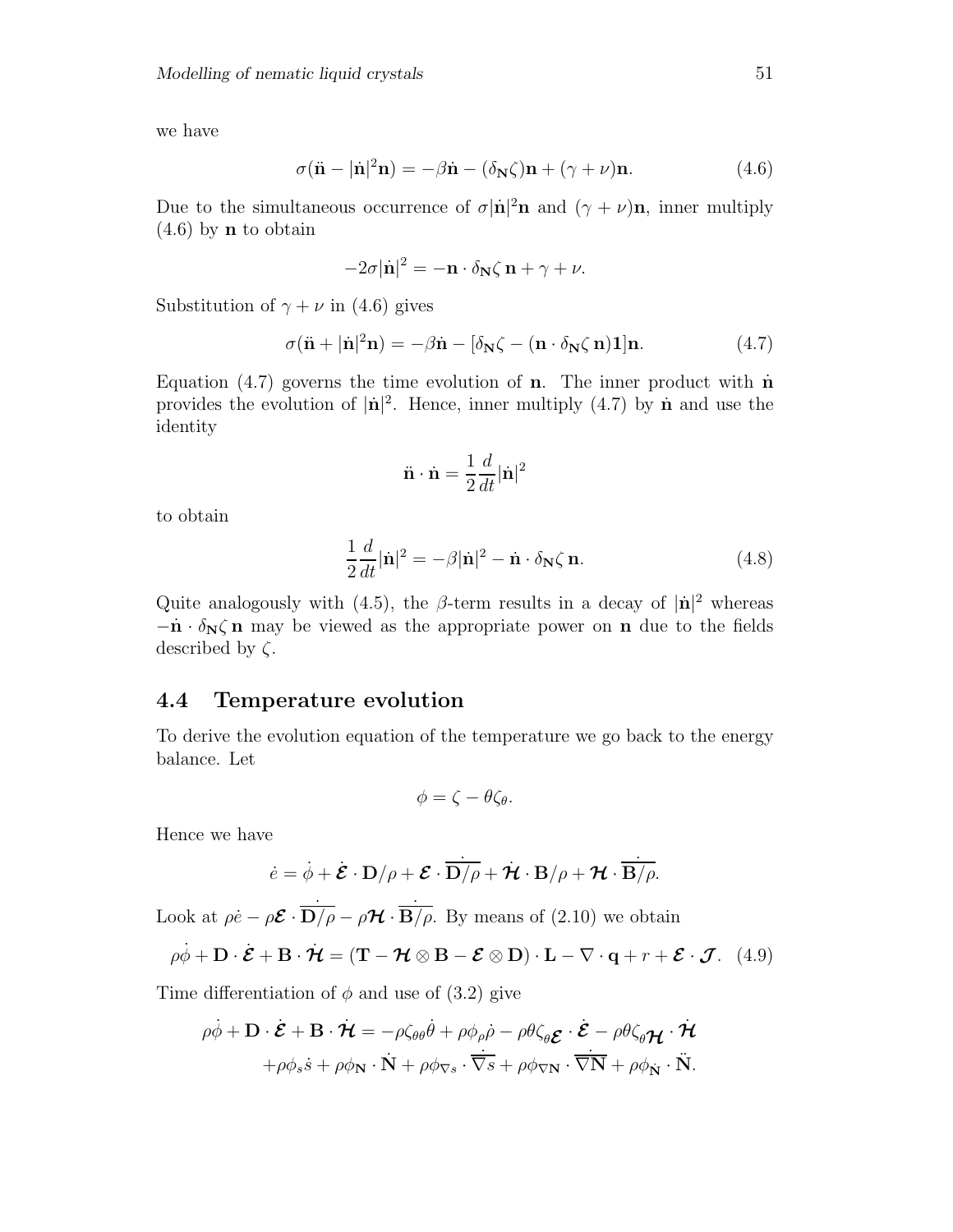Substitution in (4.9), use of (2.6) and some rearrangements provide

$$
\rho \zeta_{\theta \theta} \dot{\theta} = -\rho \theta \zeta_{\theta} \mathbf{\Sigma} \cdot \dot{\mathbf{\Sigma}} - \rho \theta \zeta_{\theta} \mathbf{\mathcal{H}} \cdot \dot{\mathbf{\mathcal{H}}} + \rho \phi_{s} \dot{s} + \rho \phi_{N} \cdot \dot{N} + \rho \phi_{\nabla s} \cdot \nabla \dot{s} + \rho \phi_{\nabla N} \cdot \nabla \dot{N} + \rho \phi_{N} \cdot \ddot{N} - \tilde{T} + \nabla \cdot \mathbf{q} - r - \mathbf{\Sigma} \cdot \mathbf{\mathcal{J}}, \qquad (4.10)
$$

where

$$
\tilde{\mathbf{T}} = \mathbf{T} + \rho^2 \phi_{\rho} \mathbf{1} - \mathcal{H} \otimes \mathbf{B} - \mathcal{E} \otimes \mathbf{D} + \rho \nabla s \otimes \phi_{\nabla s} + \rho \tilde{\Xi}
$$

and  $\tilde{\Xi}_{jk} = \rho N_{pq,j} \phi_{N_{pq,k}}$ .

### **4.5 First-order system**

The whole set of evolution equations may be written as a first-order system. Let

$$
f = -\tilde{\mathbf{T}} \cdot \mathbf{L} + \nabla \cdot \mathbf{q} - r - \boldsymbol{\mathcal{E}} \cdot \boldsymbol{\mathcal{J}} - \rho \theta \zeta_{\theta} \boldsymbol{\mathcal{E}} \cdot \boldsymbol{\mathcal{E}} - \rho \theta \zeta_{\theta} \boldsymbol{\mathcal{H}} \cdot \boldsymbol{\mathcal{H}}.
$$

By  $(4.1)$ ,  $(4.4)$  and  $(4.10)$  we can write the system

$$
\dot{s} = -\alpha \delta_s \zeta,
$$

$$
\dot{\mathbf{N}}=\mathbf{M},
$$

$$
\sigma \dot{\mathbf{M}} = -\beta \mathbf{M} - \mathrm{dev}\delta_{\mathbf{N}}\zeta + \nu \mathrm{dev}\mathbf{N},
$$

$$
\theta \zeta_{\theta \theta} \dot{\theta} = \rho \phi_s \dot{s} + \rho \phi_{\mathbf{N}} \cdot \mathbf{M} + \rho \phi_{\nabla s} \cdot \nabla \dot{s} + \rho \phi_{\nabla \mathbf{N}} \cdot \nabla \mathbf{N} + \rho \phi_{\mathbf{M}} \cdot \dot{\mathbf{M}} + f,
$$

where  $\dot{s}$  and  $\dot{N}$  in the right side are shortands for the corresponding expressions. The dependence of  $f$  on the pertinent variables is induced by the constitutive equations of  $\phi$ , **T**, **B**, **D**, **q**, **J**.

## **5 A n-based model**

We now regard the director **n** as the effective variable, instead of **N**, which is the case when the physical state of the molecules is not invariant under the transformation  $\mathbf{n} \rightarrow -\mathbf{n}$ . We can then formally repeat the procedure of §3 by replacing **N** with **n**. We obtain

$$
\theta \mathbf{k} = \zeta_{\nabla s} \dot{s} + \zeta_{\nabla \mathbf{n}} \dot{\mathbf{n}}
$$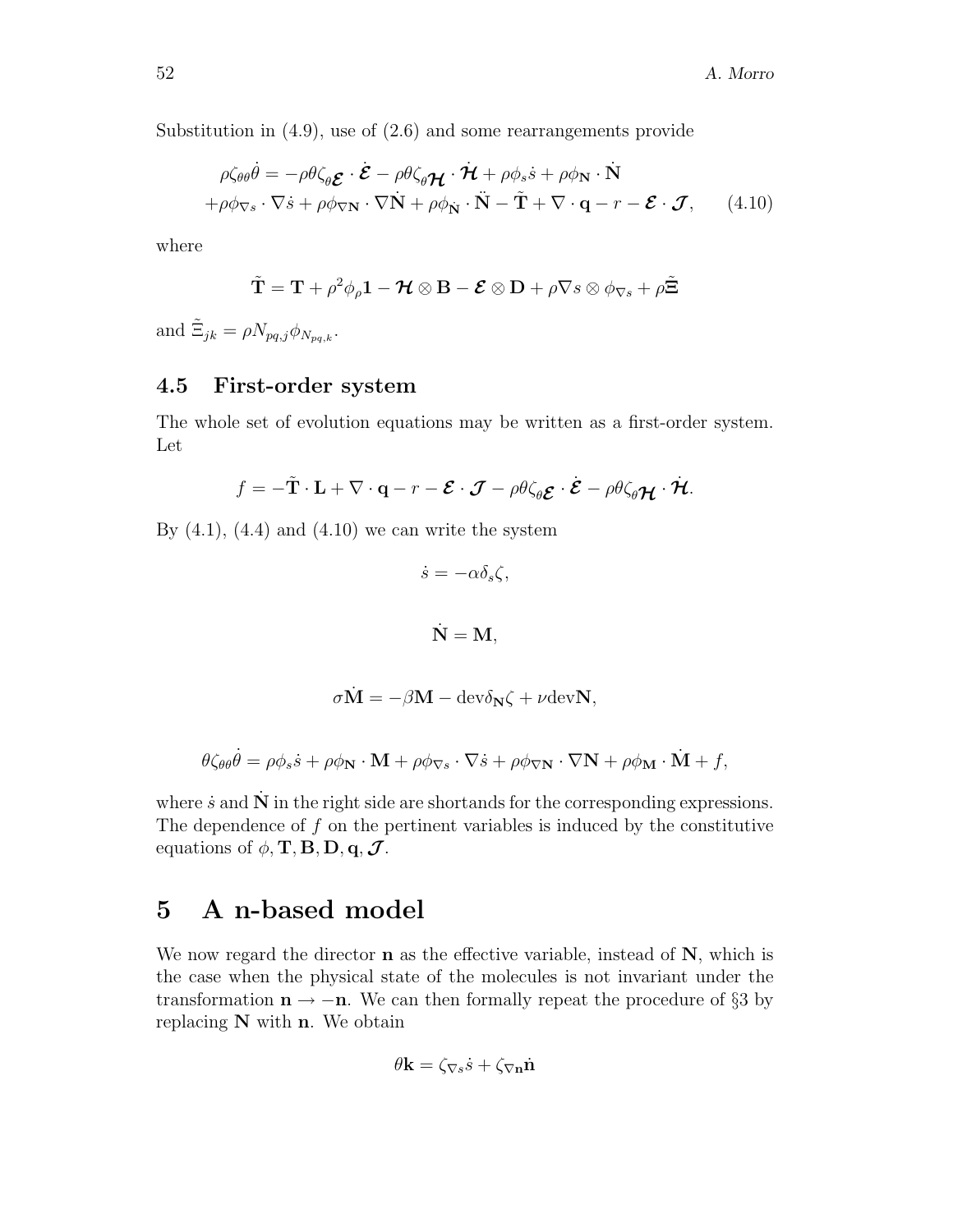and

$$
\delta_s \zeta \mathcal{S} + \delta_{\mathbf{n}} \zeta \cdot \dot{\mathbf{n}} + \zeta_{\dot{\mathbf{n}}} \cdot \tilde{\mathbf{n}} - \boldsymbol{\mathcal{T}} \cdot \mathbf{L} - \boldsymbol{\mathcal{J}} \cdot \boldsymbol{\mathcal{E}} + \frac{1}{\theta} \mathbf{q} \cdot \nabla \theta \le 0, \qquad (5.1)
$$

where  $\tilde{\mathbf{n}}$  is the constitutive function for  $\tilde{\mathbf{n}}$ ,  $\tilde{\mathbf{T}}$  is defined as before except for **N** replaced by **n**, and

$$
\delta_{\mathbf{n}}\zeta = \theta(\breve{\zeta}_{\mathbf{n}} - \nabla \cdot \breve{\zeta}_{\nabla \mathbf{n}}).
$$

Here  $\mathcal{J}, \mathbf{q}, \mathbf{k}, \mathcal{S}, \tilde{\mathbf{n}}$  are functions of the list

$$
\tilde{\Gamma} = (\theta, \rho, \mathcal{E}, \mathcal{H}, s, n, \nabla \theta, \nabla \rho, \nabla s, \nabla n, L, \dot{n}, \nabla \nabla \theta, \nabla \nabla s, \nabla \nabla n, \nabla \dot{n}).
$$

Sufficient conditions for the validity of (5.1) are

$$
\delta_{\mathbf{n}}\xi \cdot \dot{\mathbf{n}} + \zeta_{\dot{\mathbf{n}}} \cdot \tilde{\mathbf{n}} = -\tilde{\beta}|\dot{\mathbf{n}}|^2, \qquad \tilde{\beta} \ge 0,
$$
\n(5.2)

$$
-\delta_s \zeta \mathcal{S} + \mathcal{T} \cdot \mathbf{L} \ge 0, \tag{5.3}
$$

$$
\mathcal{J} \cdot \mathcal{E} - \frac{1}{\theta} \mathbf{q} \cdot \nabla \theta \ge 0. \tag{5.4}
$$

The splitting of  $(5.1)$  into  $(5.2)$ - $(5.4)$  is motivated by a reasonable simplicity and a more direct comparison with the literature.

As with the dependence on  $\dot{N}$  we let

$$
\zeta_{\dot{\mathbf{n}}} = \tilde{\sigma} \dot{\mathbf{n}}
$$

so that (5.2) becomes

$$
\dot{\mathbf{n}} \cdot (\tilde{\sigma}\ddot{\mathbf{n}} + \tilde{\beta}\dot{\mathbf{n}} + \delta_{\mathbf{n}}\zeta) = 0. \tag{5.5}
$$

A vector perpendicular to **n** has the form  $\omega$ **n** + **w**  $\times$  **n**<sup> $\cdot$ </sup>, the scalar  $\omega$  and the vector **w** being functions of  $\tilde{\Gamma}$ . Now, **w** may be represented as the sum of the parallel and perpendicular parts relative to **n**,  $\mathbf{w} = \mathbf{w}_{\parallel} + \mathbf{w}_{\perp}$ . Let  $\mathbf{w}_{\parallel} = \xi \mathbf{n}$ . The vector product  $\mathbf{w}_{\perp} \times \dot{\mathbf{n}}$  is parallel to  $\mathbf{n}$  - possibly  $\mathbf{w}_{\perp} \times \dot{\mathbf{n}} = 0$  - and hence is comprised by  $\omega$ **n**. As a consequence (5.5) implies that

$$
\tilde{\sigma}\ddot{\mathbf{n}} = -\tilde{\beta}\dot{\mathbf{n}} - \delta_{\mathbf{n}}\zeta + \omega\mathbf{n} + \xi\mathbf{n} \times \dot{\mathbf{n}}.\tag{5.6}
$$

To obtain the transverse part of **n** we apply  $1 - n \otimes n$  to (5.6). Since

 $(\mathbf{n} \otimes \mathbf{n})\ddot{\mathbf{n}} = (\ddot{\mathbf{n}} \cdot \mathbf{n})\mathbf{n} = -|\dot{\mathbf{n}}|^2 \mathbf{n},$ 

it follows that

$$
\tilde{\sigma}(\ddot{\mathbf{n}} + |\dot{\mathbf{n}}|^2 \mathbf{n}) = -\tilde{\beta}\dot{\mathbf{n}} - [\delta_{\mathbf{n}}\zeta - (\mathbf{n} \cdot \delta_{\mathbf{n}}\zeta)\mathbf{n}] + \xi \mathbf{n} \times \dot{\mathbf{n}}.\tag{5.7}
$$

Relative to  $(4.7)$ , eq.  $(5.7)$  shows that, when the head-and-tail symmetry does not occur, also the additive term  $\xi$ **n**  $\times$  **n**<sup> $\ldots$ </sup> may affect the evolution of **n**.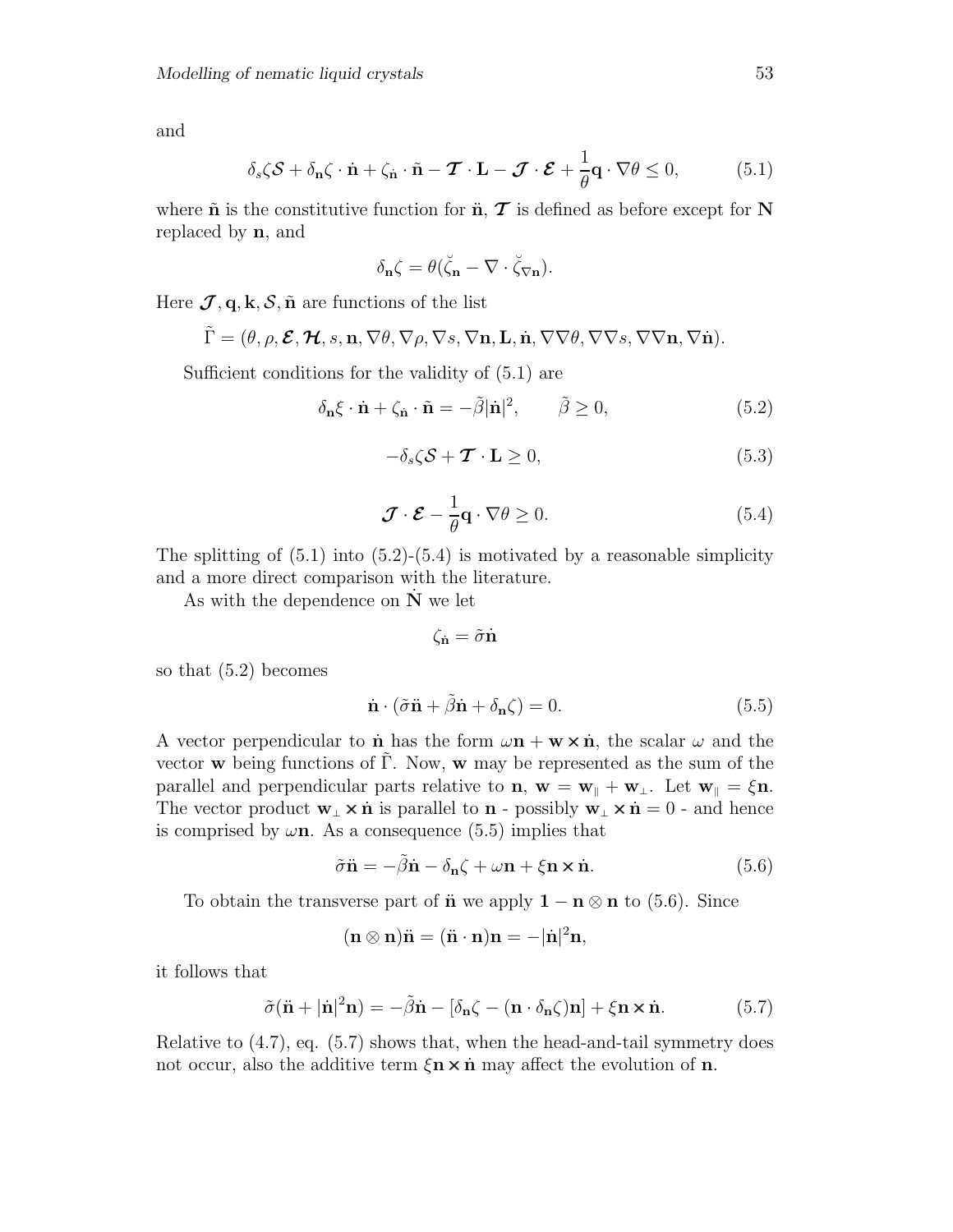#### **5.1 The functions** S **and** *T*

Let

$$
\mathbf{A} = \frac{1}{2}(\mathbf{L} + \mathbf{L}^T), \qquad \mathbf{W} = \frac{1}{2}(\mathbf{L} - \mathbf{L}^T), \qquad \mathbf{m} = \dot{\mathbf{n}} - \mathbf{W}\mathbf{n}.
$$

Hence **m** is the co-rotational derivative of **n**. Also by analogy with other approaches we let  $\mathcal T$  be symmetric. Hence (5.3) becomes

$$
-\delta_s \zeta \mathcal{S} + \mathcal{T} \cdot \mathbf{A} \ge 0. \tag{5.8}
$$

The constitutive equations

$$
\dot{s} = -\alpha_1 \delta_s \zeta + \alpha_2 \mathbf{n} \cdot \mathbf{An},\tag{5.9}
$$

$$
\begin{aligned} \boldsymbol{\mathcal{T}}&=2\mu_1\mathbf{A}+\mu_2(\mathrm{tr}\,\mathbf{A})\mathbf{1}+\mu_3(\mathbf{n}\otimes\mathbf{A}\mathbf{n}+\mathbf{A}\mathbf{n}\otimes\mathbf{n})+\mu_4(\mathbf{n}\cdot\mathbf{A}\mathbf{n})\mathbf{n}\otimes\mathbf{n}\\ &\qquad+\mu_5(\mathbf{m}\otimes\mathbf{A}\mathbf{m}+\mathbf{A}\mathbf{m}\otimes\mathbf{m})+\alpha_2\delta_s\zeta\,\mathbf{n}\otimes\mathbf{n}\end{aligned}
$$

are considered with the coefficients  $\alpha$ 's and  $\mu$ 's as functions of Γ. Indeed, substitution makes  $-\delta_s\zeta\mathcal{S}+\mathcal{T}\cdot\mathbf{A}$  to be equal to

$$
\alpha_1(\delta_s\zeta)^2 + 2\mu_1\mathbf{A}\cdot\mathbf{A} + \mu_2(\text{tr}\,\mathbf{A})^2 + 2\mu_3(\mathbf{A}\mathbf{n})^2 + \mu_4(\mathbf{n}\cdot\mathbf{A}\mathbf{n})^2 + \mu_5(\mathbf{A}\mathbf{m})^2.
$$

Hence (5.8) holds if and only if

$$
\alpha_1 \ge 0, \quad \mu_1 \ge 0, \quad 2\mu_1 + 3\mu_2 \ge 0, \quad \mu_3 \ge 0, \quad 2\mu_3 + \mu_4 \ge 0, \quad \mu_5 \ge 0.
$$

As a consequence, the Cauchy stress **T** becomes

$$
\mathbf{T} = -\rho^2 \zeta_\rho \mathbf{1} + \mathcal{H} \otimes \mathbf{B} + \mathcal{E} \otimes \mathbf{D} - \nabla s \otimes \zeta_{\nabla s} - \nabla \mathbf{n} \otimes \zeta_{\nabla \mathbf{n}} + 2\mu_1 \mathbf{A} + \mu_2 (\text{tr } \mathbf{A}) \mathbf{1} + \mu_3 (\mathbf{n} \otimes \mathbf{A} \mathbf{n} + \mathbf{A} \mathbf{n} \otimes \mathbf{n}) + \mu_4 (\mathbf{n} \cdot \mathbf{A} \mathbf{n}) \mathbf{n} \otimes \mathbf{n} + \mu_5 (\mathbf{m} \otimes \mathbf{A} \mathbf{m} + \mathbf{A} \mathbf{m} \otimes \mathbf{m}) + \alpha_2 \delta_s \zeta \mathbf{n} \otimes \mathbf{n} \quad (5.10)
$$

It is natural to identify  $\rho^2 \zeta_\rho$  with the pressure and  $\mu_1, \mu_2$  with the viscosity coefficients.

The possible skew part skw**T**, of **T**, in (5.10) is provided by  $\mathcal{H} \otimes \mathbf{B}$ ,  $\mathcal{E} \otimes \mathbf{D}$ ,  $\nabla s \otimes \zeta_{\nabla s}$ ,  $\nabla \mathbf{n} \otimes \zeta_{\nabla \mathbf{n}}$ . To investigate skw**T** it is then convenient to observe that, for any two vectors  $\mathbf{u}, \mathbf{v}$ , if  $\mathbf{v}_\perp$  is perpendicular to **u** then

$$
\operatorname{skw}({\mathbf u}\otimes{\mathbf v})=\operatorname{skw}({\mathbf u}\otimes{\mathbf v}_\perp).
$$

Also by analogy with [4], p. 133, we let

$$
\mathbf{D} = \boldsymbol{\epsilon} \boldsymbol{\mathcal{E}}, \qquad \boldsymbol{\epsilon} = \hat{\epsilon} \mathbf{1} + \varepsilon (\mathbf{n} \otimes \mathbf{n} - \frac{1}{3} \mathbf{1})
$$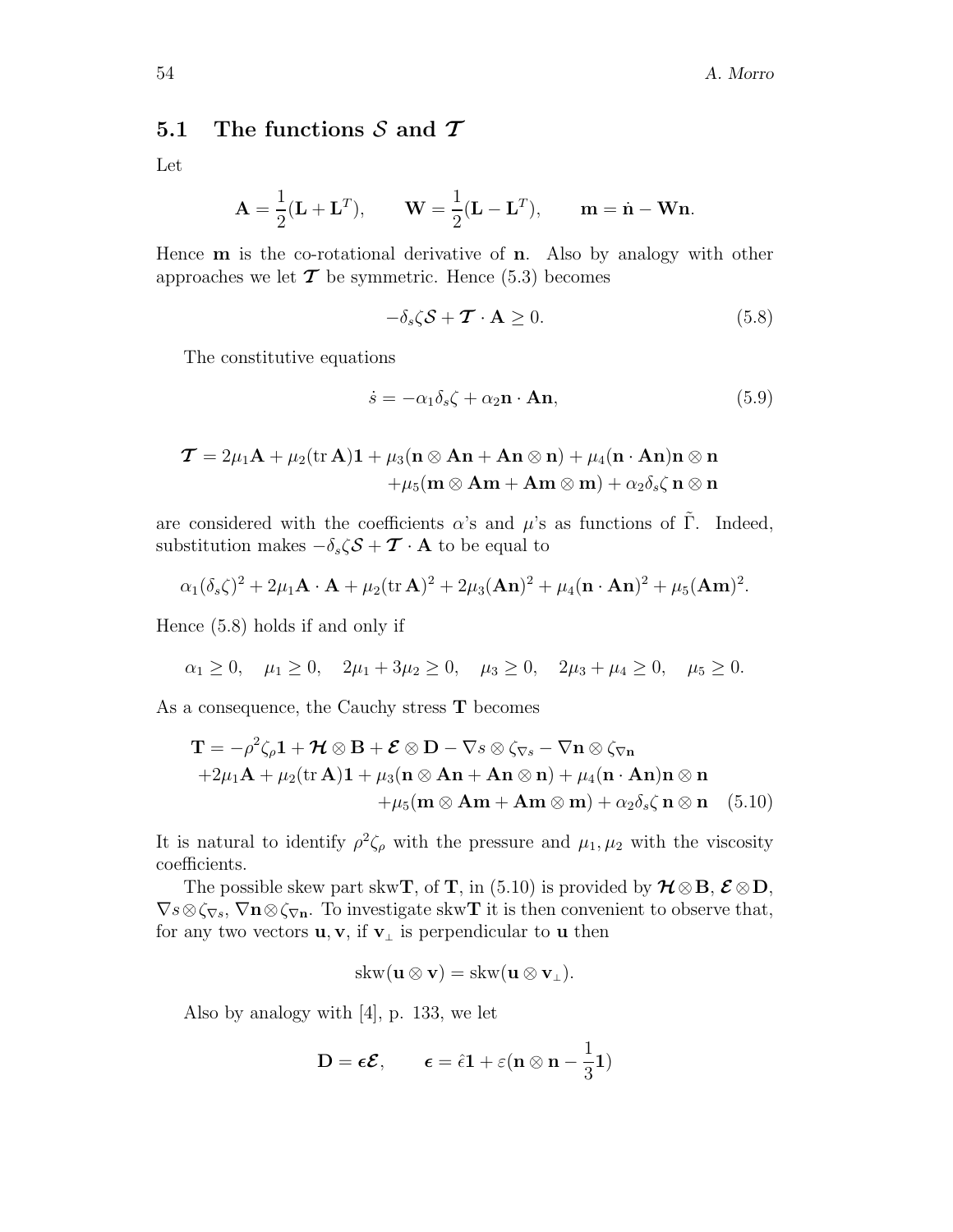and the like for the  $B-\mathcal{H}$  relation. Hence we have

$$
D_n = (\hat{\epsilon} + \frac{2}{3}\varepsilon)\mathcal{E}_n, \qquad \mathbf{D}_{\perp} = (\hat{\epsilon} - \frac{1}{3}\varepsilon)\boldsymbol{\mathcal{E}}_{\perp},
$$

where  $\mathcal{E}_n, D_n$  are the components along **n** whereas  $\mathcal{E}_\perp, D_\perp$  are perpendicular to **n**. The constitutive equation can also be written

$$
\mathbf{D} = \epsilon_{\scriptscriptstyle\perp}\boldsymbol{\mathcal{E}} + (\epsilon_{\scriptscriptstyle\parallel}-\epsilon_{\scriptscriptstyle\perp})\mathcal{E}_n\mathbf{n},
$$

where

$$
\epsilon_{\parallel} = \hat{\epsilon} + \frac{2}{3} \varepsilon, \qquad \epsilon_{\perp} = \hat{\epsilon} - \frac{1}{3} \varepsilon, \qquad \epsilon_{\parallel} - \epsilon_{\perp} =: \epsilon_a.
$$

The parameter  $\epsilon_a$  reflects the anisotropy and is positive or negative according to the structure of the liquid crystal. As a consequence

$$
skw(\mathcal{E} \otimes \mathbf{D}) = \epsilon_a \mathcal{E}_n skw(\mathcal{E}_\perp \otimes \mathbf{n})
$$
 (5.11)

and hence  $\mathcal{E} \otimes \mathbf{D}$  induces a skew-symmetric part of **T** only if  $\epsilon_a \neq 0$  and  $\mathcal{E}_n \neq 0, \mathcal{E}_\perp \neq 0$  namely when  $\mathcal E$  is neither parallel nor perpendicular to **n**.

Similarly,  $\nabla s \otimes \zeta_{\nabla s} + \nabla \mathbf{n} \otimes \zeta_{\nabla \mathbf{n}}$  provides a skew-symmetric part if  $\zeta_{\nabla s}$  and  $\zeta_{\nabla n}$  are not parallel to  $\nabla s$  and  $\nabla n$ .

## **5.2 The functions** *J* **and q**

The anisotropy induced by **n** may affect also  $J$  and **q**. The functions

$$
\mathcal{J} = \sigma_1 \mathcal{E} + \sigma_2 (\mathcal{E} \cdot \mathbf{n}) \mathbf{n} + \sigma_3 \nabla \theta + \sigma_4 (\nabla \theta \cdot \mathbf{n}) \mathbf{n}, \tag{5.12}
$$

$$
-\frac{1}{\theta}\mathbf{q} = \kappa_1 \nabla \theta + \kappa_2 (\nabla \theta \cdot \mathbf{n}) \mathbf{n} + \kappa_3 \mathbf{\mathcal{E}} + \kappa_4 (\mathbf{\mathcal{E}} \cdot \mathbf{n}) \mathbf{n},
$$
(5.13)

where the  $\sigma$ 's and the  $\kappa$ 's may depend on  $\tilde{\Gamma}$ , satisfy the inequality (5.4) if and only if

 $\sigma_1 > 0$ ,  $\sigma_1 + \sigma_2 > 0$ ,  $\kappa_1 > 0$ ,  $\kappa_1 + \kappa_2 > 0$ ,

 $|\sigma_3 + \kappa_3| \leq 4\sigma_1\kappa_1, \qquad |\sigma_4 + \kappa_4| \leq 4(\sigma_1 + \sigma_2)(\kappa_1 + \kappa_2).$ 

Accordingly,  $\sigma_1$  is the transverse electrical conductivity,  $\sigma_1 + \sigma_2$  the longitudinal one. Similarly,  $\kappa_1$  is the transverse thermal conductivity,  $\kappa_1 + \kappa_2$  the longitudinal one.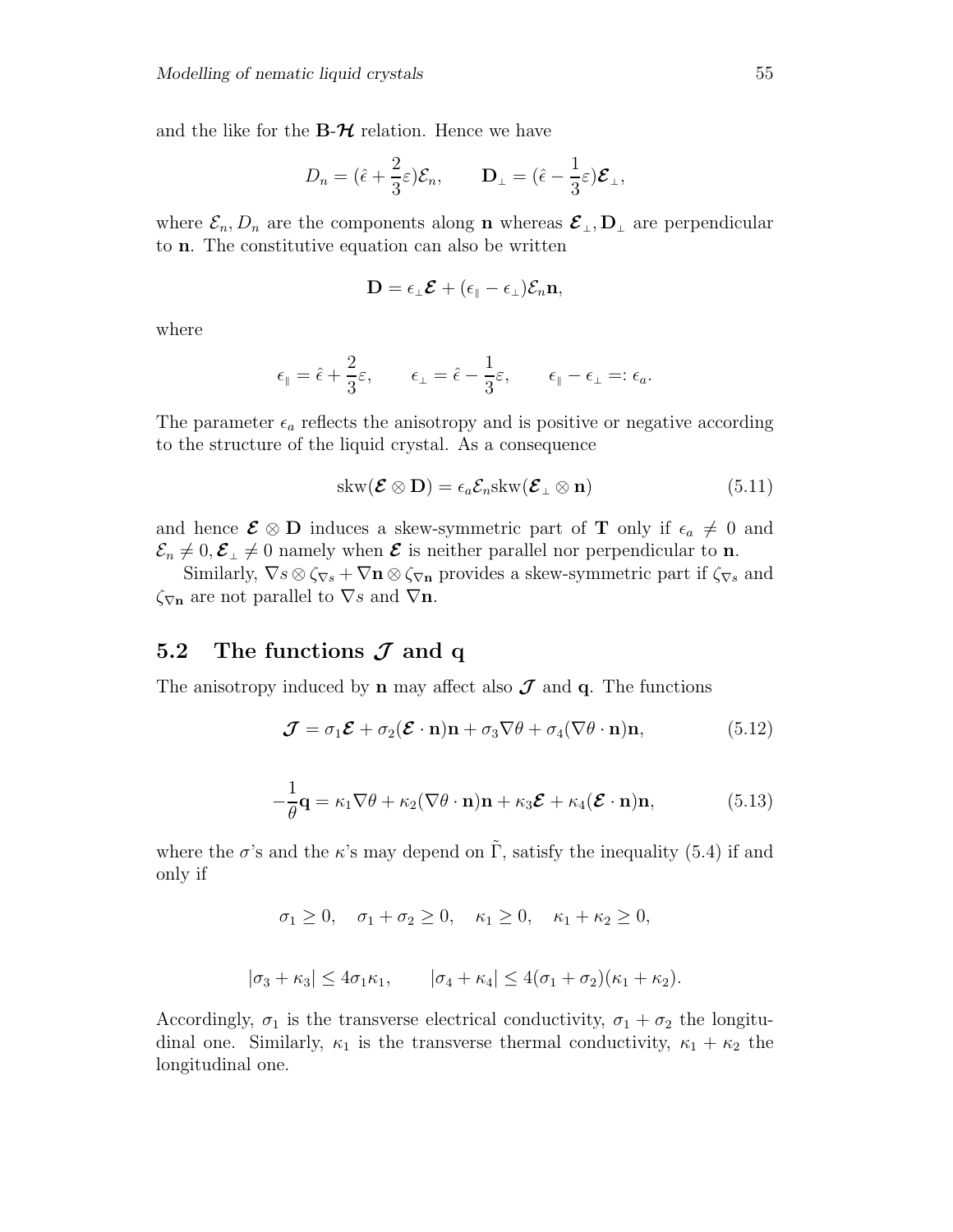## **6 Relation to other approaches**

The internal structure of the fluid, represented by the degree of orientation s and the director **n**, is most often modelled by means of balance equations for scalar and vector generalized momenta. Here we re-visit this view by looking mainly at the Ericksen-Leslie theory [11, 5] and subsequent developments [1, 2]. The fluid is regarded as incompressible in [5, 1] and [2] whereas it is compressible in [11].

Relative to  $(3.24)$  of [5] for the stress **T**, eq.  $(5.10)$  is more general because it accounts for the effects of the electromagnetic field through  $\mathcal{H} \otimes \mathbf{B} + \mathcal{E} \otimes \mathbf{D}$ . The term  $\dot{s}n \otimes n$  is in fact equivalent to  $\delta_s \zeta n \otimes n$  in that, by (5.9),

$$
\delta_s \zeta {\bf n} \otimes {\bf n} = - \frac{1}{\alpha_1} \dot{s} {\bf n} \otimes {\bf n} + \frac{\alpha_2}{\alpha_1} ({\bf n} \cdot {\bf A} {\bf n}) {\bf n} \otimes {\bf n}.
$$

While  $\sin \otimes \mathbf{n}$  coincides with the same term in (3.24) of [5], the second term provides an equivalent coefficient  $\mu_4 + \alpha_2/\alpha_1$ , in 5.10), of the  $(\mathbf{n} \cdot \mathbf{An})\mathbf{n} \otimes \mathbf{n}$ term. Relative to (3.26) of [5] for **q**, eqs (5.12)-(5.13) provide a more general scheme for both  $J$  and **q** with the cross-coupling terms. Equations (5.12)- $(5.13)$  reduce to  $(3.26)$  of [5] if  $\mathcal E$  and  $\mathcal J$  are disregarded. The same comments apply to the model in [1].

It is worth remarking that Leslie  $[11]$  assumes a balance law for  $\rho \hat{\mathbf{n}}$  which amounts to

$$
\rho \ddot{\mathbf{n}} = \rho \mathbf{G} + \hat{\mathbf{g}} + \nabla \cdot \boldsymbol{\pi},\tag{6.1}
$$

where **G** is the external force on the director,  $\hat{\mathbf{g}}$  the intrinsic force,  $\pi$  the director stress tensor. The second-order evolution equation for **n** is consistent with the present approach and is motivated by a kinetic energy term due to **n**˙ . The distinction between **G** and **g**ˆ appears in the energy balance where **G** occurs through the power  $\mathbf{G} \cdot \dot{\mathbf{n}}$  whereas  $\hat{\mathbf{g}}$  does not.

A second-order evolution equation occurs also in [2]. Indeed, they denote by  $\sigma$  the constant director mass density, namely the mass density of mesogens, and let  $\mathbf{r} = \sigma \dot{\mathbf{n}}$  be the director momentum density. Hence they assume that

$$
\sigma \ddot{\mathbf{n}} = \mathbf{g} + \nabla \cdot \boldsymbol{\pi} \tag{6.2}
$$

as a balance equation where **g** is the director body force. This assumption is similar to (6.1), of Leslie, except for  $\sigma$ , instead of  $\rho$ , being constant. Next they take the energy imbalance, or dissipation inequality, as

$$
\rho \dot{\psi} - \boldsymbol{\pi} \cdot \nabla \dot{\mathbf{n}} + \mathbf{g} \cdot \dot{\mathbf{n}} \le 0. \tag{6.3}
$$

Such inequality may be motivated by starting from

$$
\rho \frac{d}{dt} (e + \sigma |\dot{\mathbf{n}}|^2 / 2) = \nabla \cdot (\boldsymbol{\pi} \dot{\mathbf{n}}) + h,\tag{6.4}
$$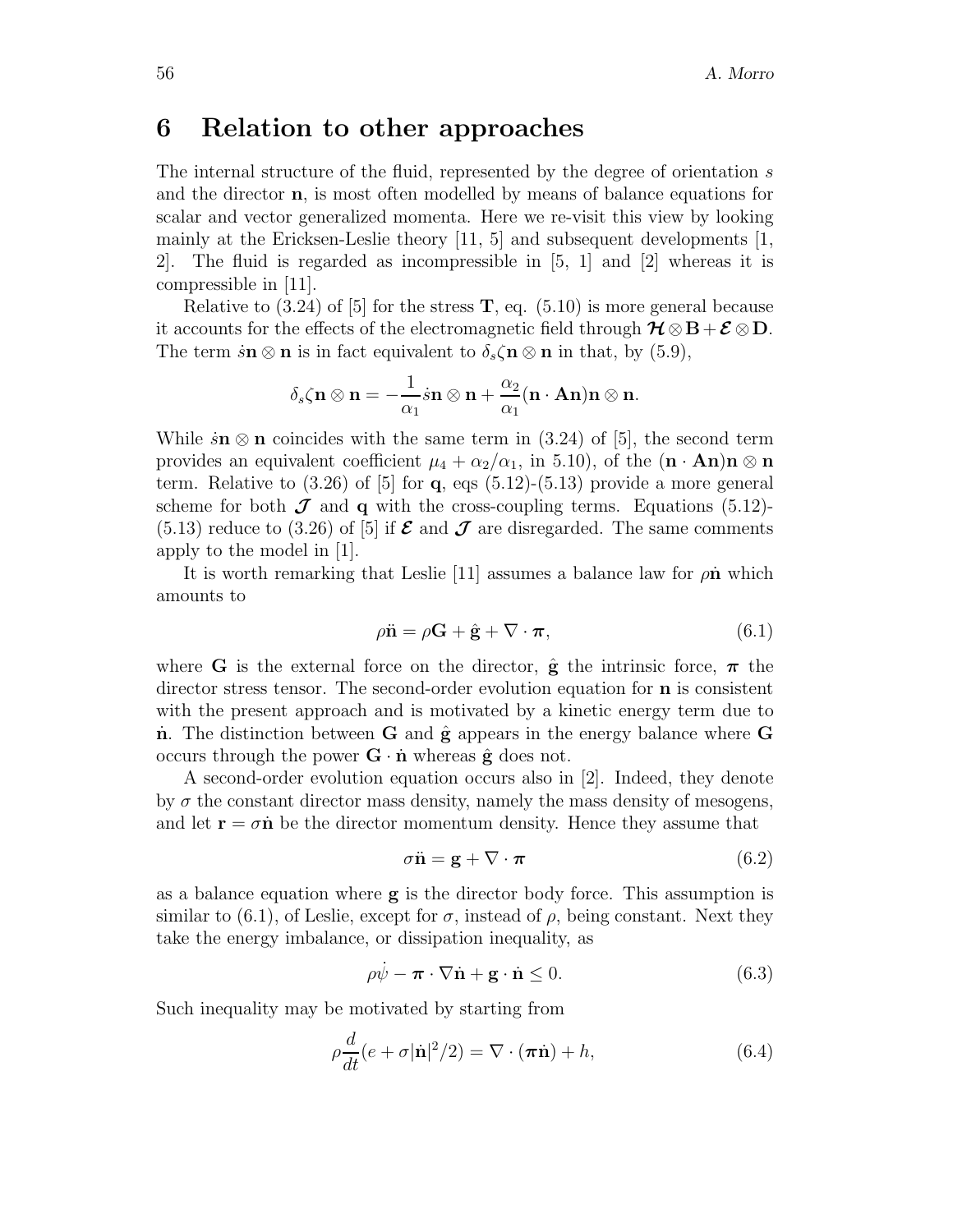h being the heat supply. By means of (6.2) it follows that

$$
\rho \dot{e} = \boldsymbol{\pi} \cdot \nabla \dot{\mathbf{n}} - \mathbf{g} \cdot \dot{\mathbf{n}}.
$$

Hence the entropy inequality  $\rho \dot{\eta} \ge h/\theta$  and the restriction  $\dot{\theta} = 0$  provide (6.3). As a comment,  $(6.4)$  does not involve the power  $\mathbf{g} \cdot \dot{\mathbf{n}}$ . Disregarding the power  $\mathbf{g} \cdot \dot{\mathbf{n}}$  in the balance of energy is consistent with [11] and [2] where the intrinsic force does not enter the balance of energy. This, however, is in contrast with the fact that both the couple stress and the body couple occur in the balance of energy for liquid crystals viewed as micropolar continua [6].

If  $\psi, \pi, \mathbf{g}$  are functions of **n** and  $\nabla$ **n** then (6.3) holds if

$$
\boldsymbol{\pi} = \mathbf{n} \otimes \boldsymbol{\alpha} + \psi_{\nabla \mathbf{n}}, \qquad \mathbf{g} = \lambda \mathbf{n} - (\nabla \mathbf{n}) \boldsymbol{\alpha} - \psi_{\mathbf{n}} - \gamma \dot{\mathbf{n}},
$$

where the vector  $\alpha$  and the scalars  $\lambda$ ,  $\gamma$  ( $\gamma \geq 0$ ) are indeterminate functions of **n**,  $\nabla$ **n**. Substitution into (6.2) and use of  $\psi_{\nabla}$ **n** = 0,  $\psi_{\mathbf{n}} \cdot \mathbf{n} = 0$  [2] yield

$$
\sigma(\ddot{\mathbf{n}} + |\dot{\mathbf{n}}|^2 \mathbf{n}) + \gamma \dot{\mathbf{n}} = \nabla \cdot \psi_{\nabla \mathbf{n}} + (\nabla \mathbf{n} \cdot \psi_{\nabla \mathbf{n}}) \mathbf{n} - \psi_{\mathbf{n}}.
$$
 (6.5)

It is of interest that, despite the marked difference between the two approaches, eqs (5.7) and (6.5) are the same once we identify  $\psi$  with  $\zeta$  and  $\sigma$  with  $\rho$  and observe that, since the temperature field is not considered in [2], we let  $\theta$  be constant in (5.7).

## **7 Conclusions**

This paper provides a model of nematic liquid crystals subject to the action of electromagnetic fields. The model is more general, than others appeared in the literature, in that it accounts for compressibility of the fluid, the occurrence of an electromagnetic field, the temperature dependence in the constitutive equations. The evolution equations for the degree of orientation s and the director **n** are obtained by regarding s, **n**˙ as internal variables and by requiring that the evolution functions be compatible with thermodynamics. It seems that such a scheme results in a more systematic approach without any appeal to ad-hoc balance equations.

## **References**

- [1] M. C. Calderer, Stability of shear flows of polimeric liquid crystals, J. Non-Newtonian Fluid Mech. 43 (1992), 351-368.
- [2] P. Cermelli, E. Fried and M.E. Gurtin, Sharp-interface nematic-isotropic phase transitions without flow, Arch. Rational Mech. Anal. 174 (2004), 151-178.